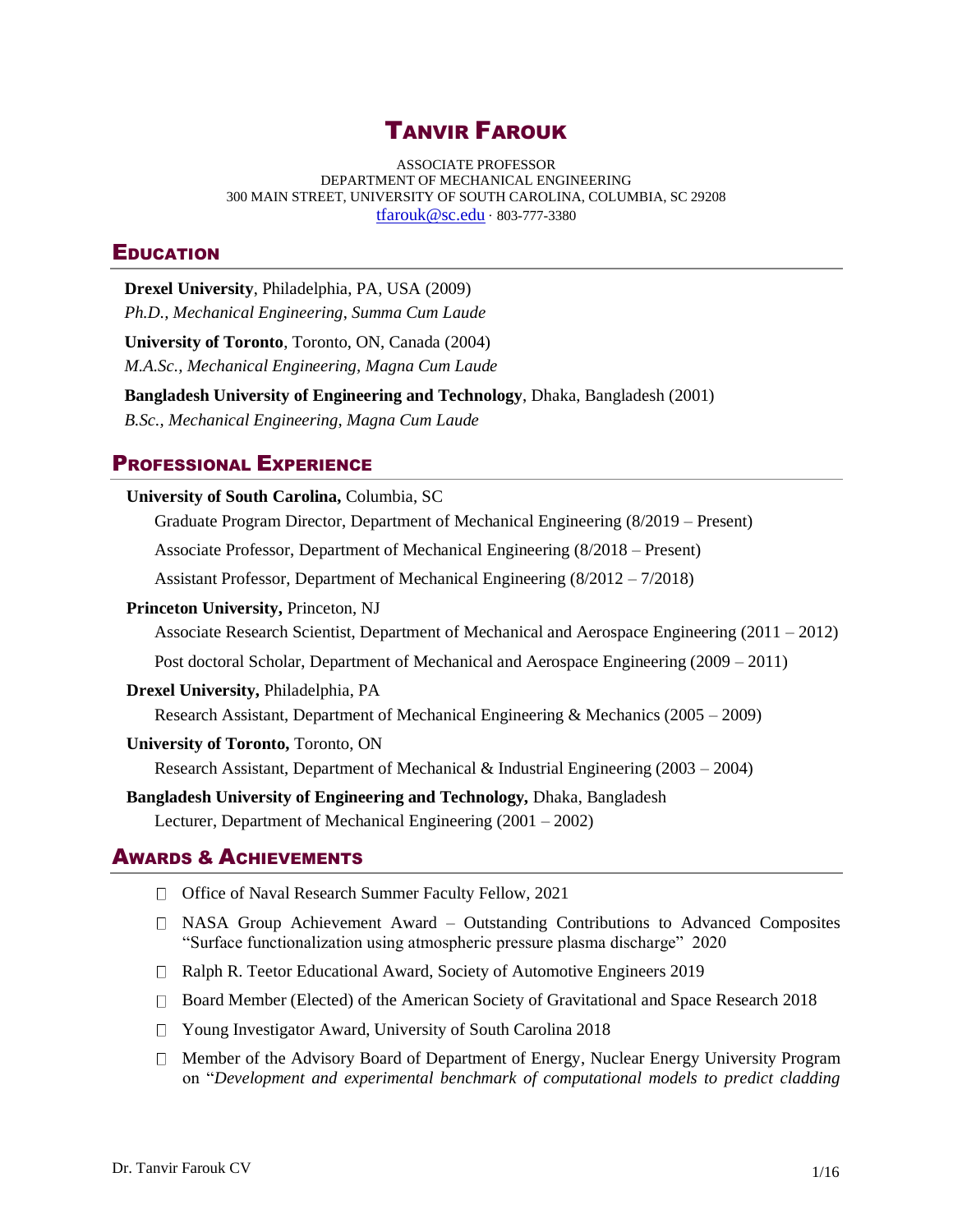*temperature and vapor removal from used nuclear fuel canisters during drying operations*" 2017

- Breakthrough Rising Star Faculty Award, University of South Carolina 2016
- Advanced Support for Innovative Research Excellence (ASPIRE) Award, University of South Carolina 2016, 2013
- Member of National Aeronautics and Space Administration's (NASA's) Science and Definition Team for International Space Station Combustion Experiments 2014
- $\Box$  Irvin Glassman Young Investigator Award, Combustion Institute 2013
- National Science and Engineering Research Council of Canada (NSERC) Postdoctoral Fellowship 2009
- George Hill Jr. Fellowship 2007
- Drexel University Research Excellence Award 2007

## PUBLICATIONS

### JOURNAL PUBLICATIONS

- 1. Perry, J., Knight, T., **Farouk, T.,** "Experimental evaluation of drying spent nuclear fuel for dry cask storage through vacuum and forced helium dehydration" *Nuclear Technology* (In Preparation).
- 2. Tahiyat, M., Stephens, J., Kolobov, V., **Farouk, T.,** "Striations in moderate pressure dc driven glow discharge" *Journal of Physics D: Applied Physics,* 55, (2022) 085201.
- 3. Saha, S., Knight, T., Khan, J., **Farouk, T.,** "A global model for predicting vacuum drying of used nuclear fuel assemblies" *Nuclear Technology*, (2021) [\(https://doi.org/10.1080/00295450.2021.1936863\)](https://doi.org/10.1080/00295450.2021.1936863).
- 4. Ahmed, S., Aghdam, A., **Farouk., T.,** "Multi-dimensional numerical investigation of NO<sup>x</sup> formation in a McKenna-driven flow tube configuration" *Combustion and Flame,* 223, (2021), 511 - 524.
- 5. **Farouk, T.,** Won, S., Dryer, F., "Sub-millimeter sized multi-component jet fuel surrogate droplet combustion: Physicochemical preferential vaporization effects" *Proceedings of the Combustion Institute*, 38, (2021), 3313 – 3323.
- 6. Sultana, N., Khan, M., Mahamud, R., Saadatzi, M., Sultana, P., **Farouk, T.,** Quirino, R., Banerjee, S., "Fabrication and characterization of non-equilibrium plasma treated PVDF nanofiber membrane-based sensors" *Sensors,* 21, (2021), 4179.
- 7. Aghdam, A., **Farouk, T.,** "Role of negative hydroxyl ions on the electron generation and breakdown during plasma formation in liquid water" *Plasma Sources Science and Technology,*  30, (2021), 065025.
- 8. Xu, Y., **Farouk, T.,** Hicks, M., Avedisian, C.T., "Initial diameter effects on combustion of unsupported equi-volume n-heptane/iso-octane mixture droplets: Experimental observation and detailed numerical modeling" *Combustion and Flame,* 220, (2020), 82 – 91.
- 9. Mahamud, R., **Farouk, T.,** "Ion number density quantification utilizing pulsing frequency in negative differential resistance (NDR) regime of microplasma operation" *IEEE Transactions on Plasma Science*, 48, (2020), 2736 – 2741.
- 10. Sarikaya, I., Tahiyat, M., Harik, R., **Farouk, T.,** "Surface functionalization of carbon composites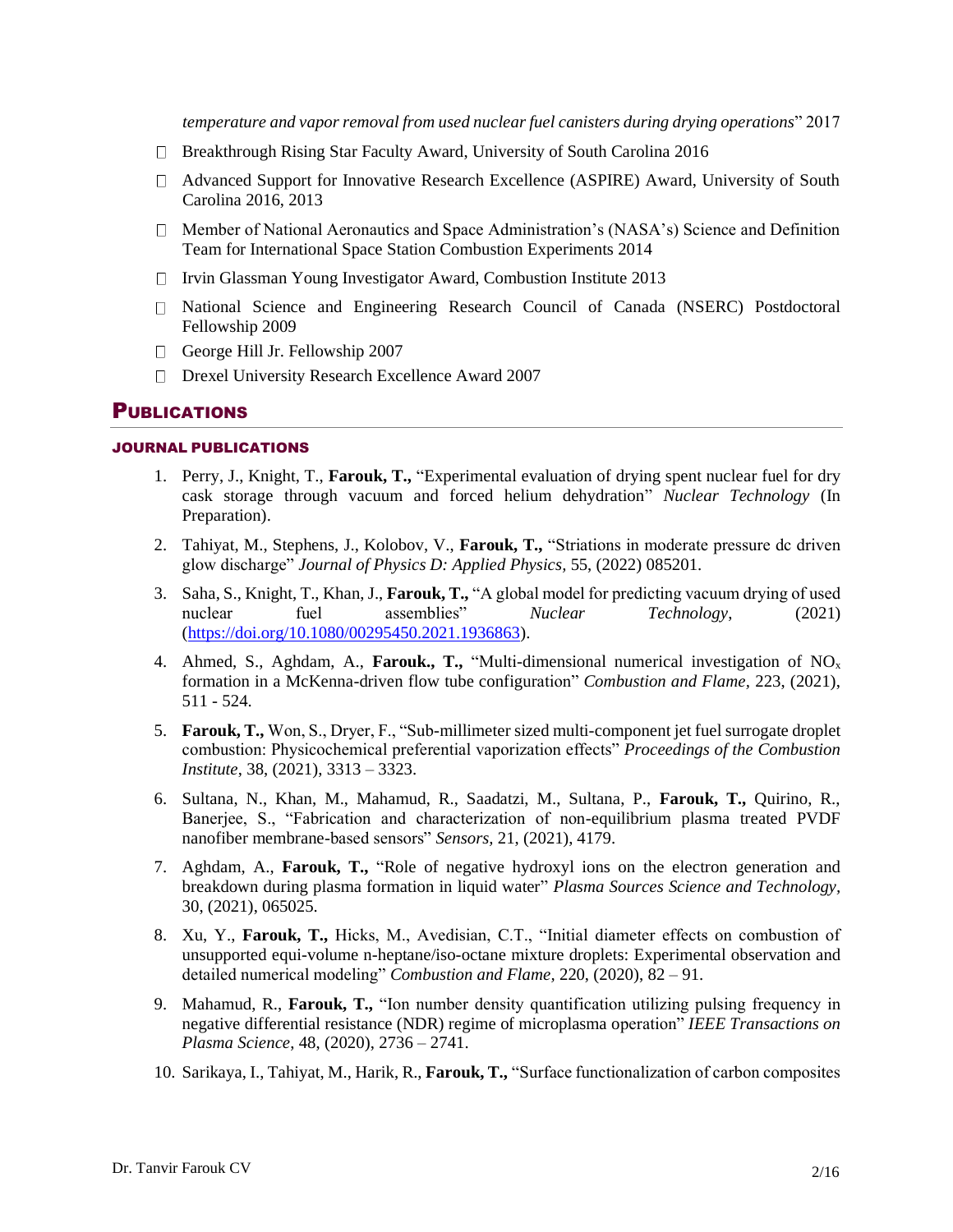using atmospheric pressure air plasma jet" *International Journal of Adhesion and Adhesives*, 99, (2020), 102570.

- 11. Aghdam, A., **Farouk, T.,** "Multiphysics simulation of initial stage of plasma discharge formation in liquids" *Plasma Sources Science and Technology*, 29, (2020), 025011.
- 12. Saha, S., Khan, J., **Farouk, T.,** "Numerical study of evaporation assisted hybrid cooling for thermal powerplant application" *Applied Thermal Engineering*, 166, (2020), 114677
- 13. Hoque, S., Tahiyat, M., Abbas, N., Saha, S., **Farouk, T.,** "Atmospheric pressure dielectric barrier discharge for siloxane reformation" *Journal of Physics D: Applied Physics*, 53, (2020), 015202- 1-9.
- 14. Ju, Y., Reuter, C., Yehia, O., Won, S., **Farouk, T.,** "Dynamics of cool flames" *Progress in Energy and Combustion Science*, 75, (2019), 100787-1-39.
- 15. Alam, F., Aghdam, A., Dryer, F., **Farouk, T.,** "Oscillatory cool flame combustion behavior of submillimeter sized n-alkane droplet under near limit conditions" *Proceedings of the Combustion Institute*, 37, (2019), 3383 – 3391.
- 16. **Farouk, T.,** Dietrich, D., Dryer, F., "Three stage cool flame droplet burning behavior of n-alkane droplets at elevated pressure conditions" *Proceedings of the Combustion Institute*, 37, (2019),  $3353 - 3361$ .
- 17. Tahiyat, M., Knight, T., **Farouk, T.,** "Plasma optical emission spectroscopy for water vapor quantification and detection in dry cask storage of nuclear fuels" *Review of Scientific Instruments,*  89, (2018),  $116108 - 1 - 3$ .
- 18. Alam, F., Won, S. H., **Farouk, T.,** "Ozone assisted cool flame combustion of sub-millimeter sized n-alkane droplets at atmospheric and higher pressure" *Combustion and Flame,* 195, (2018), 220 - 231*.*
- 19. Asgari, N., Ahmed, S., **Farouk, T.,** Padak, B., "NO<sup>x</sup> formation in post-flame gases from syngas/air combustion at atmospheric pressure" *International Journal of Hydrogen Energy*, 42,  $(2017), 24569 - 24579.$
- 20. **Farouk, T.,** Xu, Y., Avedisian, C. T., Dryer, D., "Combustion characteristics of primary reference fuel blends: single stage high temperature combustion to multistage "cool" flame behavior" *Proceedings of the Combustion Institute*, 36, (2017), 2585 – 2594.
- 21. **Farouk, T.,** Dietrich, D., Alam, F., Dryer, D., "Isolated n-decane droplet combustion dual stage and single stage transition to "cool flame" droplet burning" *Proceedings of the Combustion Institute*, 36, (2017), 2523 - 2530.
- 22. Alam, F., Haas, F., **Farouk, T.,** Dryer, D., "Influence of trace nitrogen oxides on natural gas oxidation: flow reactor measurements and kinetic modeling" *Energy and Fuel*, 31, (2016), 2360 – 2369.
- 23. Ahmed, S., Santner, J., Dryer, F., Padak, B., **Farouk, T.,** "Computational study of NO<sup>x</sup> formations at conditions relevant to gas turbine operation part  $II: NO<sub>x</sub>$  in high hydrogen content fuel combustion at elevated pressure" *Energy and Fuel*, 30, (2016), 7691 - 7703.
- 24. Santner, J., Ahmed, S., **Farouk, T.,** Dryer, F., "Computational study of NO<sup>x</sup> formation at conditions relevant to gas turbine operation, part I" *Energy and Fuel*, 30, (2016), 6745 – 6755.
- 25. Liu, F., Alam, F., Xu, Y., Dryer, F., Avedisian, C.T., **Farouk, T.,** "Combustion characteristics of butanol isomers in multiphase droplet configurations" *Combustion and Flame*, 169, (2016),  $216 - 228.$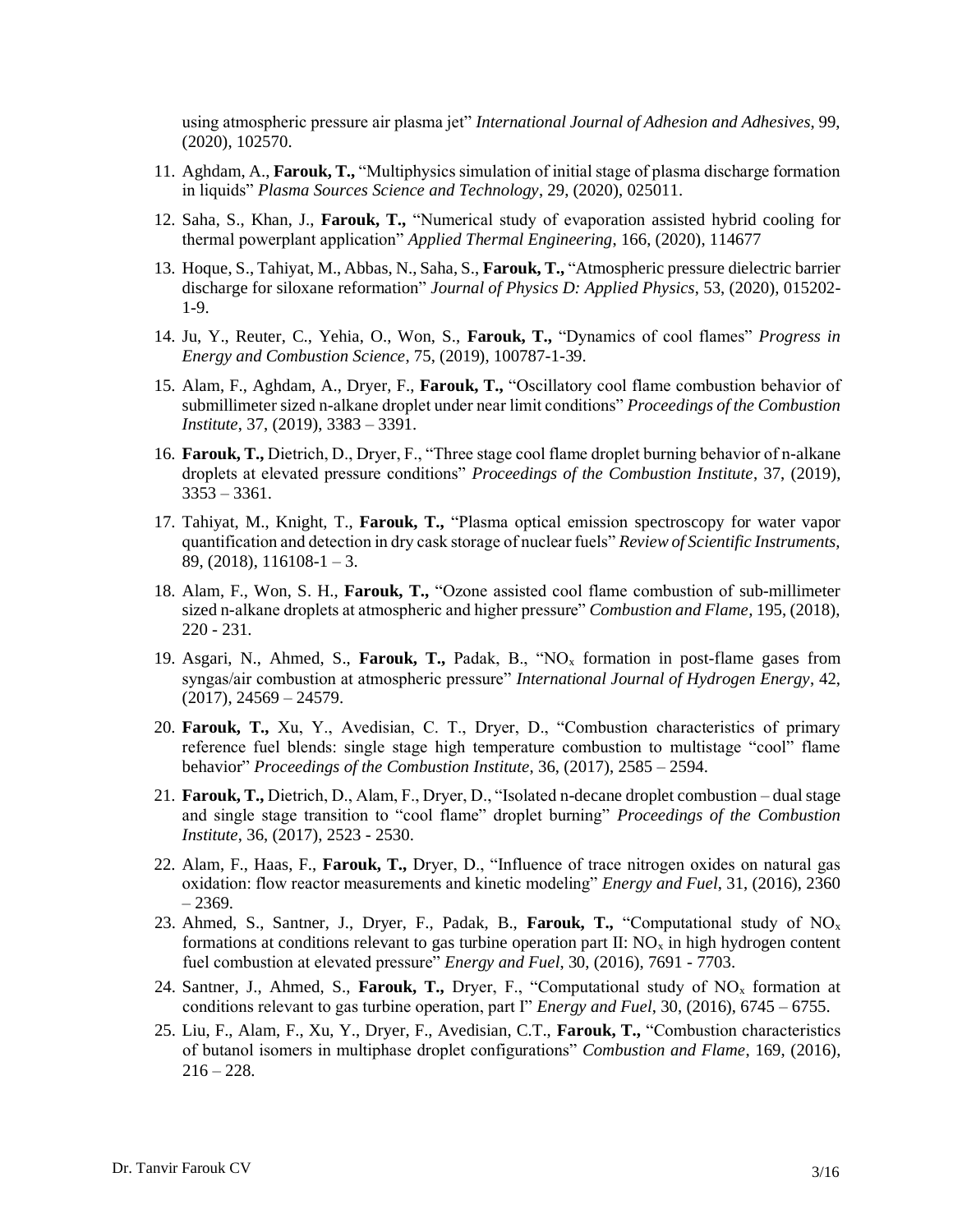- 26. Mahamud, R., **Farouk, T.,** "Suppression of self pulsing regime of DC driven micro plasma discharge" *Applied Physics Letters*, 49, (2016), 204101-1-6.
- 27. Mahamud, R., **Farouk, T.,** "Ion kinetics and self-pulsing DC driven non-thermal micro plasma discharge at atmospheric and higher pressure" *Journal of Physics D: Applied Physics*, 49, (2016), 145202-1 – 12.
- 28. Alam, F., Dryer, F., **Farouk, T.,** "Effectiveness of xenon as fire suppressant under microgravity combustion environment" *Combustion Science and Technology*, 188, (2016), 145 – 165.
- 29. Alam, F., Liu, Y., Avedisian, C.T., Dryer, F., **Farouk, T.,** "A detailed numerical simulation of spherically symmetric n-butanol droplet combustion and comparisons with experimental data" *Proceedings of the Combustion Institute*, 35, (2015), 1693 – 1700.
- 30. **Farouk, T.,** Hicks, M., Dryer, F., "Multistage oscillatory "Cool Flame" behavior for isolated alkane droplet combustion in elevated pressure microgravity conditions" *Proceedings of the Combustion Institute*, 35, (2015), 1701 – 1708*.*
- 31. **Farouk, T.,** "Flameless cool combustion in multiphase configuration" *Procedia Engineering*,  $105, (2015), 520 - 528.$
- 32. Dietrich, D., Nayagam, V., Hicks, M., Ferkul, P., Dryer, F., **Farouk, T.,** Shaw, B., Choi, M., Liu, F., Avedisian, C., Williams, F., "Droplet combustion experiments aboard the international space station" *Microgravity Science and Technology*, 26, (2014), 65 - 76.
- 33. Dryer, F., Hass, F., Santner, J., **Farouk, T.,** Chaos, M., "Elucidating chemical kinetics of complex reaction-advection-diffusion systems: application and modeling of flow reactor and related kinetics experiments" *Progress in Energy and Combustion Science*, 44, (2014), 19 - 39.
- 34. **Farouk, T.,** Antao, D., Farouk, B., "Criticality of external circuit in simulating atmospheric pressure direct current micro-glow discharge" *IEEE Transactions on Plasma Science*, 42, (2014), 1870 - 1879.
- 35. **Farouk, T.,** Dryer, F., "Isolated *n-*heptane droplet combustion in microgravity: "cool flames" two stage combustion" *Combustion and Flame*, 161, (2014), 565 - 581.
- 36. Liu, Y., **Farouk, T.,** Savas, A., Dryer, F., Avedisian, C. "On the spherically symmetrical combustion of methyl decanoate droplets and comparisons with detailed numerical modeling" *Combustion and Flame*, 60, (2013), 641 – 655.
- 37. Guo, H., Sun, W., Haas, F., Farouk, T., Dryer, F., Ju, Y., "Measurement of  $H_2O_2$  in low temperature dimethyl ether (DME) oxidation" *Proceedings of the Combustion Institute*, 34,  $(2013), 573 - 581.$
- 38. **Farouk, T.,** Liu, Y., Savas, A., Avedisian, C. Dryer, F., "Sub-millimeter sized methyl butanoate droplet combustion: Microgravity experiments and detailed numerical modeling" *Proceedings of the Combustion Institute*, 34, (2013), 1609 – 1616.
- 39. **Farouk, T.,** Dryer, F., "On the extinction of alcohol droplet combustion under microgravity conditions" *Combustion and Flame*, 159, (2012), 3208 – 3223*.*
- 40. Dooley, S., Won, S., Heyne, J., **Farouk, T.,** Ju, Y., Dryer, F., "The experimental evaluation of a methodology to surrogate fuel formulation for the emulation of combustion kinetic phenomena by a theory of real fuel oxidation" *Combustion and Flame*, 159, (2012), 1444 – 1466.
- 41. **Farouk, T.,** Dryer, F., "Tethered methanol droplet combustion in carbon dioxide enriched environment under microgravity conditions" *Combustion and Flame*, 159, (2012), 200 – 209.
- 42. **Farouk, T.,** Dryer, F., "Microgravity droplet combustion: Effect of tethering fiber on burning rate and flame structure" *Combustion Theory and Modelling*, 15, (2011), 487 – 515.
- 43. **Farouk, T.,** Farouk, B., Fridman, A., "Computational studies of atmospheric pressure methanehydrogen micro glow discharge" *IEEE Transactions on Plasma Science,* 38, (2010), 73 – 85.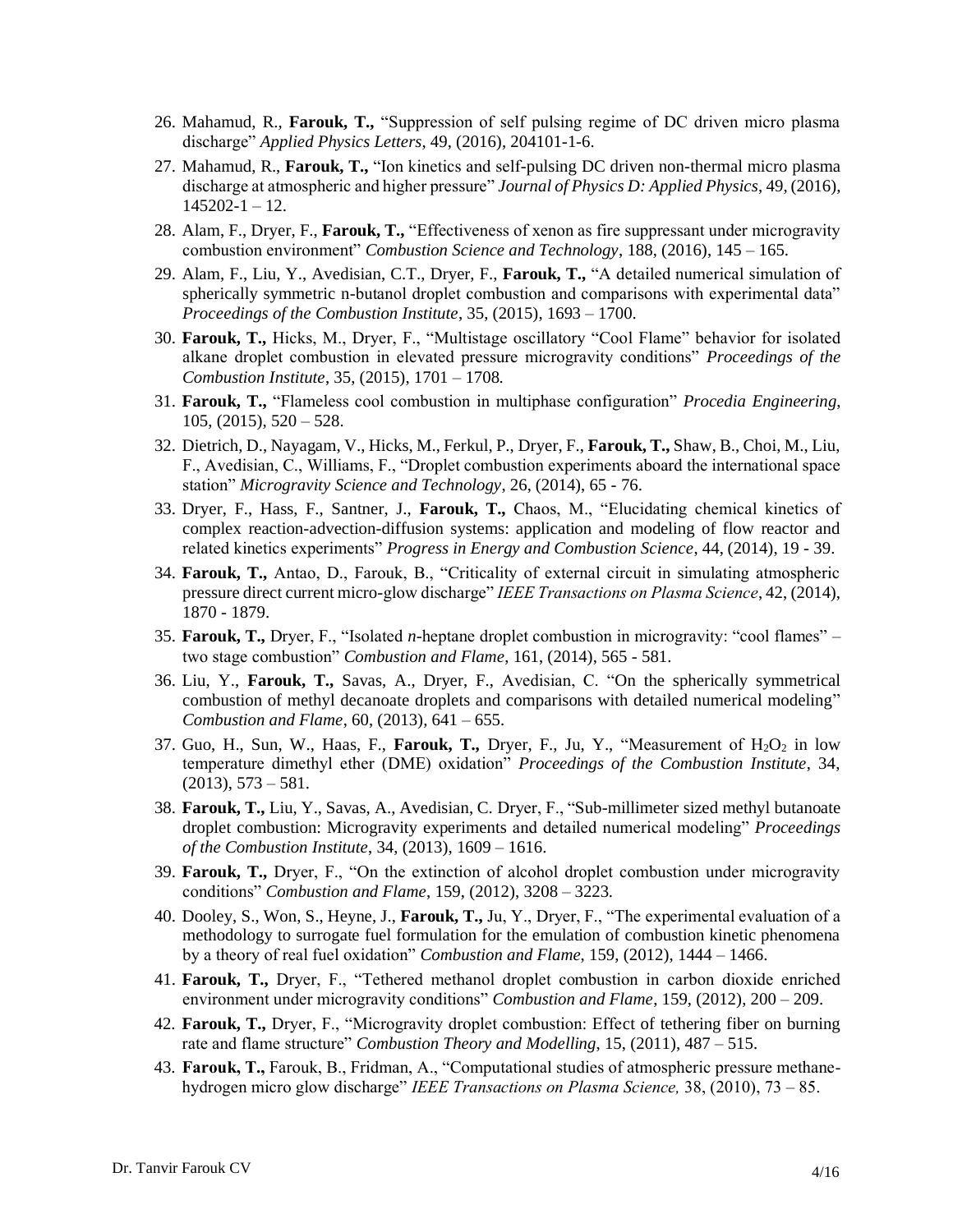- 44. **Farouk, T.,** Farouk, B., Gutsol, A., "Simulation of species and temperature separation in the Ranque-Hilsch vortex tube using the large eddy simulation technique" *International Journal of Heat and Mass Transfer*, 52, (2009), 3320 – 3333.
- 45. Wilson, A., Staack, D., **Farouk, T.**, Gutsol, A., Fridman, A., Farouk, B., "Self rotating DC atmospheric pressure discharge over a water-surface electrode" *Plasma Sources Science and Technology*, 17, (2008), 045001-1 – 12.
- 46. **Farouk, T.,** Farouk, B., Gutsol, A., Fridman, A., "Atmospheric pressure methane hydrogen micro plasma discharge for thin film deposition" *Journal of Physics D: Applied Physics*, 41,  $(2008), 175202 -1 - 19.$
- 47. **Farouk, T.,** Farouk, B., Gutsol, A., Fridman, A., "Atmospheric pressure radio frequency glow discharges in argon: effect of external circuit parameters" *Plasma Sources Science and Technology*, 17, (2008), 035015-1 – 15.
- 48. **Farouk, T.**, Farouk, B., "Large eddy simulations of the flow field and temperature separation in the Ranque-Hilsch vortex tube" *International Journal of Heat and Mass Transfer*, 50, (2007), 4724 – 4735.
- 49. **Farouk, T.**, Farouk, B., Staack, D., Gutsol, A., Fridman, A., "Modeling of direct current microplasma discharges in atmospheric pressure hydrogen" *Plasma Sources Science and Technology*,  $16, (2007), 619 - 634.$
- 50. Wu, J., **Farouk, T.,** Ward, C., "Pressure dependence of the contact angle" *Journal of Physical Chemistry B*, 111, (2007), 6189 – 6197.
- 51. **Farouk, T.**, Farouk, B., Staack, D., Gutsol, A., Fridman. A., "Simulation of DC atmospheric pressure argon micro glow-discharge" *Plasma Sources Science and Technology*, 15, (2006), 676- 688.

## REPORTS

- Knight, T., Cooper, N., Shalloo, M., **Farouk, T.,** Wang, Y., Khan, J., Smith, R., "Aluminiumclad spent nuclear fuel engineering scale drying experiments", (2019) Technical Report INL/EXT-19-56017 [\(https://doi.org/10.2172/1572393\)](https://doi.org/10.2172/1572393).
- Knight, T., **Farouk, T.,** Khan, J., Roberts, E., Tulenko, J., Tarbutton, J., "Experimental determination and modeling of used fuel drying by vacuum and gas circulation for dry cask storage", (2019), Technical Report 14-7730, [\(https://doi.org/10.2172/1491788\)](https://doi.org/10.2172/1491788).

#### PATENTS

- Li, C., Khan, J., Huang, X., **Farouk, T.,** Dawas, R., Chang, W., Wang, P., Alwazzan, M., Huang, G., "On-demand sweating-boosted air cooled heat pipe condensers" US Patent Application No. 16/824,777.
- □ Tahiyat, M., Knight, T., Farouk, T., "Water vapor quantification methodology during drying of spent nuclear fuel" US Patent Application No. 16/550,419.
- □ Tahiyat, M., Hoque, S., **Farouk, T.,** "Siloxane removal off landfill gas using dielectric barrier discharge plasma" US Patent Application No. 17/032,123.
- Mahamud, R., **Farouk, T.,** "Suppression of self-pulsing regime of DC driven microplasma discharge" Patent No. US 10542613B2 (2020).
- **Farouk, T.,** Won, S. H., Dryer, F., "Methodology/system for reforming liquid fuel to tailor engine combustion-emissions" Patent No. US 10704509B2 (2020).

#### BOOK ARTICLE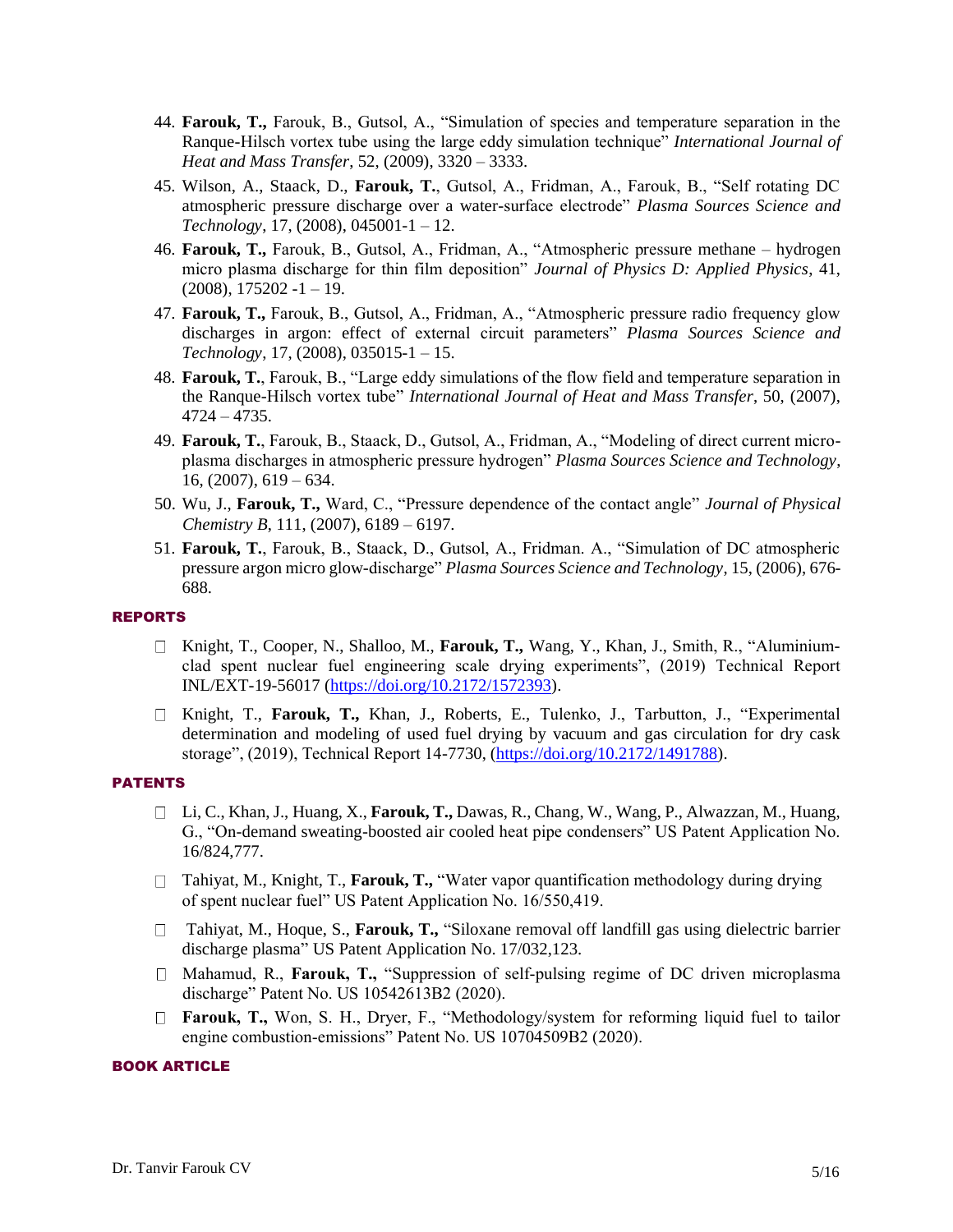**Farouk, T.,** Farouk, B., Gutsol, A., Fridman, A., "Simulation of atmospheric pressure non-thermal Plasma discharges for surface decontamination applications" Plasma Assisted Decontamination of Chemical and Biological Agents, Editors: S. Guceri and V. Smirnov, Springer, NY 2008, pp.  $291 - 300.$ 

#### SELECTED CONFERENCE PUBLICATIONS & PRESENTATIONS

- 1. Wahabi, A., Tahiyat, M., Won, S., **Farouk, T.,** "Characterization of an atmospheric pressure misty plasma discharge" *74th Annual Gaseous Electronics Conference,* Huntsville, Alabama, October 4 – 8, 2021.
- 2. Tahiyat, M., Heagan, L., Hill, J., Guyton, B., Berge, N., **Farouk, T.,** Hoque, S., "Assessment of dielectric barrier discharge non-thermal plasma for the removal of siloxanes from landfill gas" *74th Annual Gaseous Electronics Conference,* Huntsville, Alabama, October 4 – 8, 2021.
- 3. Tahiyat., M., Stephens, J., Kolobov, V., **Farouk, T.,** "Self-excited standing striations in moderate pressure dc nitrogen glow discharge" *74th Annual Gaseous Electronics Conference,* Huntsville, Alabama, October  $4 - 8$ , 2021.
- 4. Aghdam, A., **Farouk, T.,** "Electron generation during plasma formation in liquid water: The role of negative hydroxyl ions" *74th Annual Gaseous Electronics Conference,* Huntsville, Alabama, October 4 – 8, 2021.
- 5. Kolobov, V., Tahiyat, M., **Farouk, T.,** Xu, K., "Computational and experimental studies of plasma stratification in noble gases and nitrogen" *73rd Annual Gaseous Electronics Conference,* San Diego, California, October 5 – 9, 2020.
- 6. Saha, S., Khan, J., **Farouk, T.,** "Study of hybrid wet/dry cooling with different surface morphology: Analyses on pressure drop and thermal performances" *Proceeding of the ASME 2020 Heat Transfer Summer Conference*, Orlando, Florida, July 12 – 15, 2020.
- 7. Saha, S., **Farouk, T.,** "Simulation of methanol-air hydrothermal flames during supercritical water oxidation: Impact of kinetic parameters" *Spring Technical Meeting of the Eastern States Section of the Combustion Institute*, Columbia, South Carolina, March 8 – 11, 2020.
- 8. Ahmed, S., Aghdam, A., Pleis, J., Geiger, R., **Farouk, T.,** "Electric field assisted reduction of NO<sup>x</sup> emission: A numerical study" *Spring Technical Meeting of the Eastern States Section of the Combustion Institute*, Columbia, South Carolina, March 8 – 11, 2020.
- 9. Davis, K., Wang, D., Chiodo, A., Cremer, M., Won, S., **Farouk, T.,** Dryer, F., "Modeling of thermophysical properties and chemical kinetics for direct-fired sCO<sup>2</sup> cycles" *Spring Technical Meeting of the Eastern States Section of the Combustion Institute*, Columbia, South Carolina, March 8 – 11, 2020.
- 10. Aghdam, A., **Farouk, T.,** "A volume of fluid (VOF) based approach for modeling plasma discharge in multi-fluid configuration" *72nd Gaseous Electronic Conference,* College Station, Texas, October 28 – November 1, 2019.
- 11. Belk, G., Yaaghi, I., **Farouk, T.,** "Characterization of high-pressure carbon dioxide glow discharge" *72nd Gaseous Electronic Conference,* College Station, Texas, October 28 – November 1, 2019.
- 12. Aghdam, A., Viparelli, E., **Farouk, T.,** "Implementing a shallow water mathematical modeling approach for simulating plasma interaction in multiphase configuration" *72nd Gaseous Electronic Conference,* College Station, Texas, October 28 – November 1, 2019.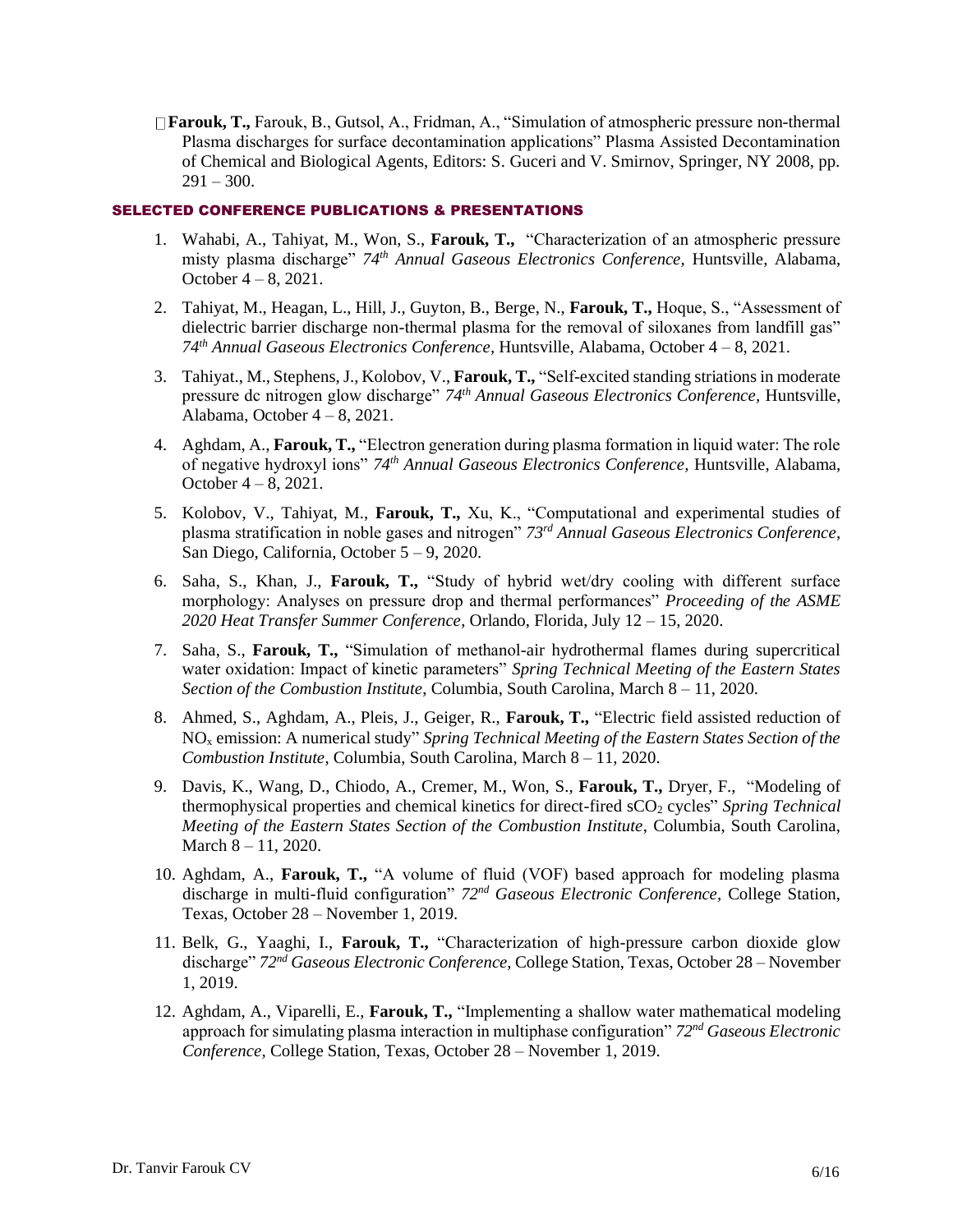- 13. Tahiyat, M., Won, S., **Farouk, T.,** "Determination of OH radical concentration in high water content low pressure dc glow discharge using laser induced fluorscence" *72nd Gaseous Electronic Conference,* College Station, Texas, October 28 – November 1, 2019.
- 14. Tahiyat, M., **Farouk, T.,** "Striations in dc driven discharges in nitrogen" *72nd Gaseous Electronic Conference,* College Station, Texas, October 28 – November 1, 2019.
- 15. Perry, J., Khan, J., **Farouk, T.,** Tulenko, J., Niemoller, A., Knight, T., "Used fuel drying by vacuum and forced gas circulation for dry cask storage" *American Nuclear Society Winter Meeting and Expo*, Washington DC, November 17 – 21, 2019.
- 16. Saha, S., Tikadar, A., Khan, J., Knight, T., **Farouk, T.,** "Can an analytical model be employed for simulating used fuel vacuum drying process?" *American Nuclear Society Winter Meeting and Expo*, Washington DC, November 17 – 21, 2019.
- 17. Tikadar, A., Saha, S., **Farouk, T.,** Khan, J., "CFD framework for used fuel vacuum drying application" *American Nuclear Society Winter Meeting and Expo*, Washington DC, November  $17 - 21$ , 2019.
- 18. Sarikaya, I., Tahiyat, M., Harik, R., **Farouk, T.,** Connell, J., Gilday, P., "Plasma surface functionalization of AFP manufactured composites for improved adhesive bond performance" *Society of Manufacturing and Process Engineering,* Charlotte, North Carolinas, May 20 – 23, 2019.
- 19. Saha, S., Ahmed, S., **Farouk, T.,** "Numerical investigation on hydrothermal flames of supercritical methanol combustion" *11th U.S. National Combustion Meeting*, Pasadena, California, March 24 – 27, 2019.
- 20. **Farouk, T.,** Won, S., Dryer, F., "Investigating the role of preferential vaporization during submillimeter sized muli-component jet fuel surrogate droplet combustion" *11th U.S. National Combustion Meeting*, Pasadena, California, March 24 – 27, 2019.
- 21. Ahmed, S., Aghdam, A., **Farouk, T.,** "Effects of pulsating flow field on NO and radially inhomogeneous  $NO<sub>2</sub>$  distribution in a multi-dimensional numerical investigation of Mckennadriven flow tube configuration" *11th U.S. National Combustion Meeting*, Pasadena, California, March 24 – 27, 2019.
- 22. Ahmed, S., Alam, F., **Farouk, T.,** "Experimental measurements and kinetic modeling of NO<sup>x</sup> formation for synthetic natural gas combustion under gas turbine relevant conditions" *11th U.S. National Combustion Meeting*, Pasadena, California, March 24 – 27, 2019.
- 23. Aghdam, A., **Farouk, T.,** "Plasma discharge development in dissimilar multi-liquid configuration" *71st Annual Gaseous Electronics Conference*, Portland, Oregon, November 5 – 9, 2018.
- 24. Aghdam, A., **Farouk, T.,** "Multiphysics modeling of plasma discharge in liquids: Simulation of plasma initiation under linear ramp and nanosecond pulse condition" *71st Annual Gaseous Electronics Conference*, Portland, Oregon, November 5 – 9, 2018.
- 25. Tahiyat, M., Abbas, N., **Farouk, T.,** Hoque, S., "Removal of siloxanes from landfill gases with the application of dielectric barrier discharge plasma" *71st Annual Gaseous Electronics Conference*, Portland, Oregon, November 5 – 9, 2018.
- 26. Alam, F., Aghdam, A., Dryer, F., **Farouk, T.,** "Oscillatory cool flame behavior of submillimeter sized n-heptane droplets" *34th Annual Meeting of the American Society of Gravitational and Space Research*, Bethesda, Maryland, October 31 – November 3, 2018.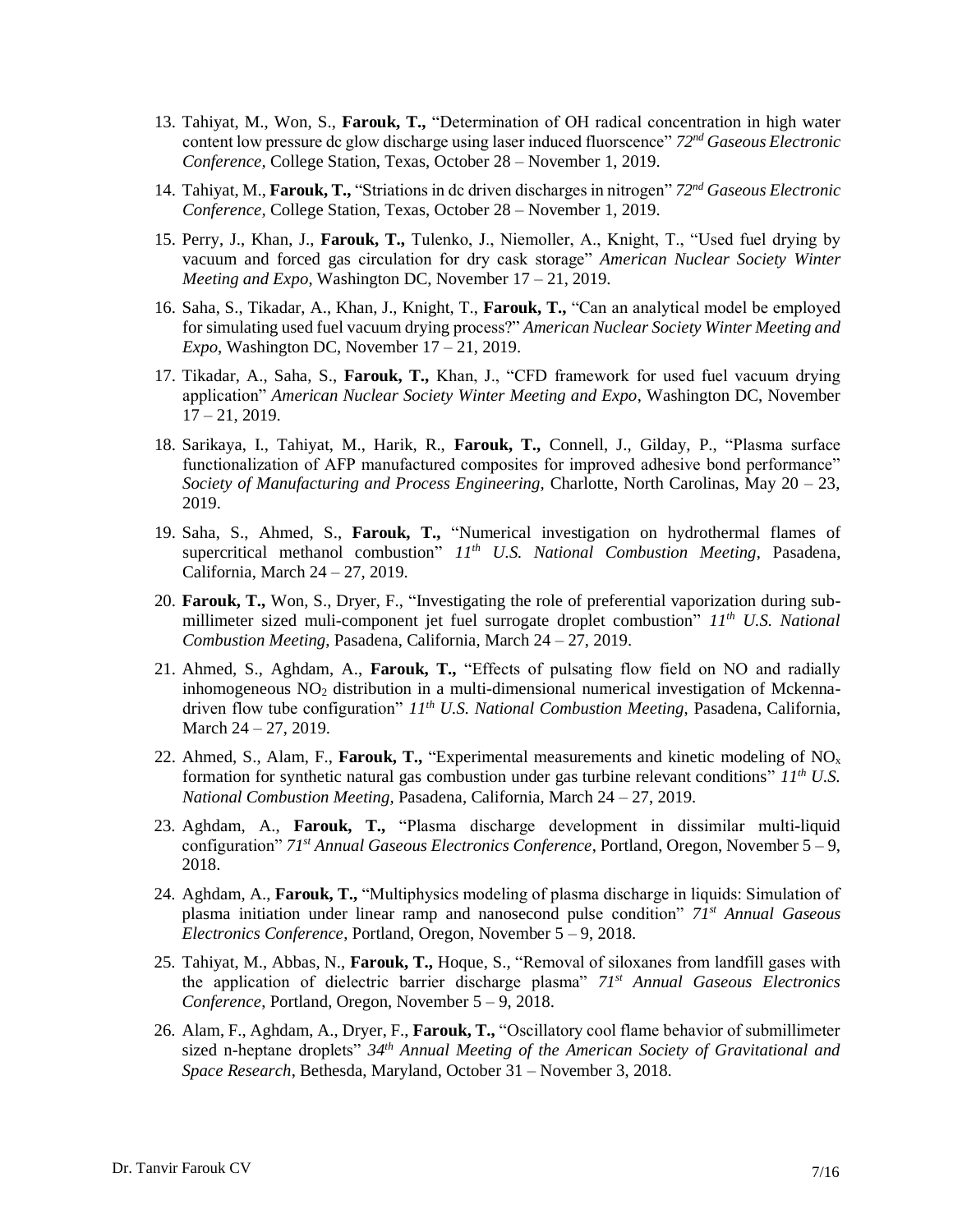- 27. **Farouk, T.,** Won, S., Dryer, F., "Investigating the role of preferential vaporization during submillimeter sized multicomponent jet fuel surrogate droplet combustion" *34th Annual Meeting of the American Society of Gravitational and Space Research*, Bethesda, Maryland, October 31 – November 3, 2018.
- 28. Aghdam, A., Ahmed, S., Pleis, J., Geiger, R., **Farouk, T.,** "Effect of electric field on NOx emission in electric field assisted combustion: A numerical study" *37th International Symposium on Combustion*, Dublin, Ireland, July 29 – August 3, 2018.
- 29. Shalloo, M., Knight, T., Khan, J., **Farouk, T.,** Tulenko, J., "Modeling the drying of a mock used fuel assembly with COBRA-SFS Cycle-4-18597" Annual Waste Management Conference, Phoenix, Arizona, March 18-22, 2018.
- 30. **Farouk, T.,** Dietrich, D., Dryer, F., "Three stage quasi-steady droplet burning behavior of nalkane droplets at elevated pressure conditions: Hot, warm and cool flame combustion" *Spring Technical Meeting of the Eastern States Section of the Combustion Institute*, State College, Pennsylvania, March 4 – 7, 2018.
- 31. Ahmed, S., Dasgupta, A., Dryer, F., **Farouk, T.,** "Multidimensional numerical investigation of NO<sup>x</sup> formation in a burner coupled flow tube configuration" *Spring Technical Meeting of the Eastern States Section of the Combustion Institute*, State College, Pennsylvania, March 4 – 7, 2018.
- 32. Alam, F., Ahmed, S., Dryer, F., **Farouk, T.,** "Kinetic study of NO<sup>x</sup> formation for synthetic natural gas combustion under gas turbine relevant condition" *Spring Technical Meeting of the Eastern States Section of the Combustion Institute*, State College, Pennsylvania, March 4 – 7, 2018.
- 33. Alam, F., Aghdam, A., Dryer, F., **Farouk, T.,** "Computational study of oscillatory cool flame dynamics for submillimeter sized n-heptane droplet" *Spring Technical Meeting of the Eastern States Section of the Combustion Institute*, State College, Pennsylvania, March 4 – 7, 2018.
- 34. Tahiyat, M., **Farouk, T.,** "DC driven low pressure glow discharge in high water vapor content: A characterization study" *70th Annual Gaseous Electronics Conference*, Pittsburgh, Pennsylvania, November 6 – 10, 2017.
- 35. Shalloo, M., Knight, T., Khan, J., **Farouk, T.,** Tulenko, J., "Vacuum drying experiments using a mock used fuel assembly" American Nuclear Society Transaction, Vol 117, Issue 1, 108 – 110, 2017.
- 36. **Farouk, T.,** Dryer, F., "n-Heptane droplet combustion in helium diluent substituted ambient at elevated pressure conditions: Observations of multistage cool flame burning behavior" *33rd Annual Meeting of the American Society of Gravitational and Space Research,* Seattle, Washington, October 24 – 28, 2017.
- 37. **Farouk, T.,** Dryer, F., "Simulation of multi-component surrogate fuel droplets representative of Jet-A fuel" *33rd Annual Meeting of the American Society of Gravitational and Space Research,*  Seattle, Washington, October 24 – 28, 2017.
- 38. Alam, F., Dryer, F., **Farouk, T.,** "Non-premixed partially premixed to diffusive burning: Initial transients during direct establishment of multiphase cool flame burning" *33rd Annual Meeting of the American Society of Gravitational and Space Research,* Seattle, Washington, October 24 – 28, 2017.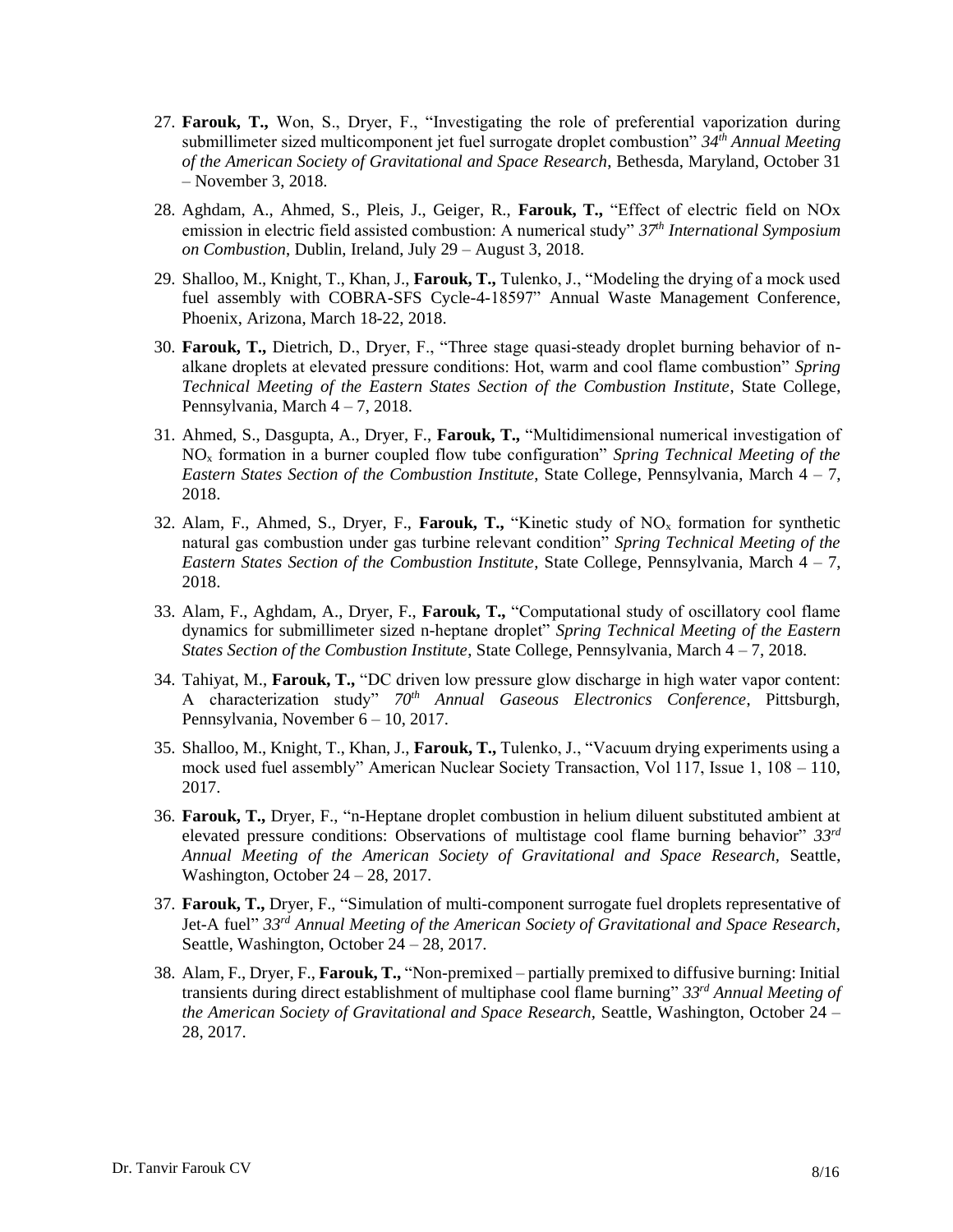- 39. Sultana, Q., Mahamud, R., Sadatzi, S., Hassan, M., Banerjee, S., **Farouk, T**., Khan, M., "Effect of corona plasma on piezoelectric behavior of PVDF nanofiber membrane" *Advances in Functional Materials Conference*, Los Angeles, California, August 14 – 17, 2017.
- 40. Mahamud, R, **Farouk, T.,** "Kinetic modeling of striations in N<sup>2</sup> discharge" *Proceedings of the*  23<sup>rd</sup> International Symposium on Plasma Chemistry, Montreal, Canada, July 30 – August 4<sup>th</sup>, 2017.
- 41. Charchi, A., **Farouk, T.,** "Multi-physics simulation of the initial stage of plasma discharge in liquids" *Proceedings of the 23rd International Symposium on Plasma Chemistry*, Montreal, Canada, July  $30 -$ August  $4<sup>th</sup>$ , 2017.
- 42. Saha, S., Mahamud, R., Khan, J., **Farouk, T.,** "Simulation of sweating/evaporation boosted convective heat transfer under laminar condition" *Proceedings of ASME 2017 Heat Transfer Summer Conference*, Bellevue, Washington, USA, July 9 – 14, 2017.
- 43. Mahamud, R., Kolobov, V., **Farouk, T.,** "Simulations of striations in DC glow discharges in nitrogen" *The 44th International Conference on Plasma Science*, Atlantic City, New Jersey, May  $21 - 25$ , 2017.
- 44. Charchi, A., **Farouk, T.,** "Multi-physics modeling and simulation of electrical breakdown in liquid medium" *The 44th International Conference on Plasma Science*, Atlantic City, New Jersey, May 21 – 25, 2017.
- 45. Xu, Y., **Farouk, T.,** Shen, Y., Hicks, M., Avedisian, C., Xie, X., Reeves, A., Dryer, F., "Comprehensive study of the initial diameter for combustion of n-heptane/iso-octane mixture droplets" *10th U.S. National Combustion Meeting*, College Park, Maryland, April 23 – 26, 2017.
- 46. Ahmed, S., Dasgupta, A., Dryer, F., **Farouk, T.,** "Multidimensional numerical investigation of  $NO<sub>x</sub>$  formation in burner coupled flow tube configuration:  $NO<sub>x</sub>$  kinetics in post, pre and flame locations" *10th U.S. National Combustion Meeting*, College Park, Maryland, April 23 – 26, 2017.
- 47. Alam, F., Dryer, F., **Farouk, T.,** "Cool flame combustion of sub-millimeter sized higher n-alkane droplets at atmospheric condition" *10th U.S. National Combustion Meeting*, College Park, Maryland, April 23 – 26, 2017.
- 48. **Farouk, T.,** Dryer, F., "Extinction characteristics of isolate n-alkane fuel droplets during low temperature combustion" *10th U.S. National Combustion Meeting*, College Park, Maryland, April  $23 - 26$ , 2017.
- 49. **Farouk, T.,** Dryer, F., "Extinction characteristics of isolated n-alkane fuel droplets during low temperature cool flame burn" *32nd American Society for Gravitational Space Research Conference,* Cleveland, Ohio, October 26 – 29, 2016.
- 50. Alam, F., Dryer, F., **Farouk, T.,** "Combustion of sub-millimeter sized n-alkane droplets" *32nd American Society for Gravitational Space Research Conference,* Cleveland, Ohio, October 26 – 29, 2016.
- 51. Alam, F., Dryer, F., **Farouk, T.,** "Droplet combustion modeling of sooting fuels: Implementation of phenomological soot model and comparison of experimental observations and predictions" *32nd American Society for Gravitational Space Research Conference,* Cleveland, Ohio, October  $26 - 29$ , 2016.
- 52. **Farouk, T.,** "n-Decane droplet combustion dual stage combustion and single stage "Cool Flame" burning"*31st American Society for Gravitational Space Research Conference,*  Alexandria, Virginia, November 11 – 14, 2015.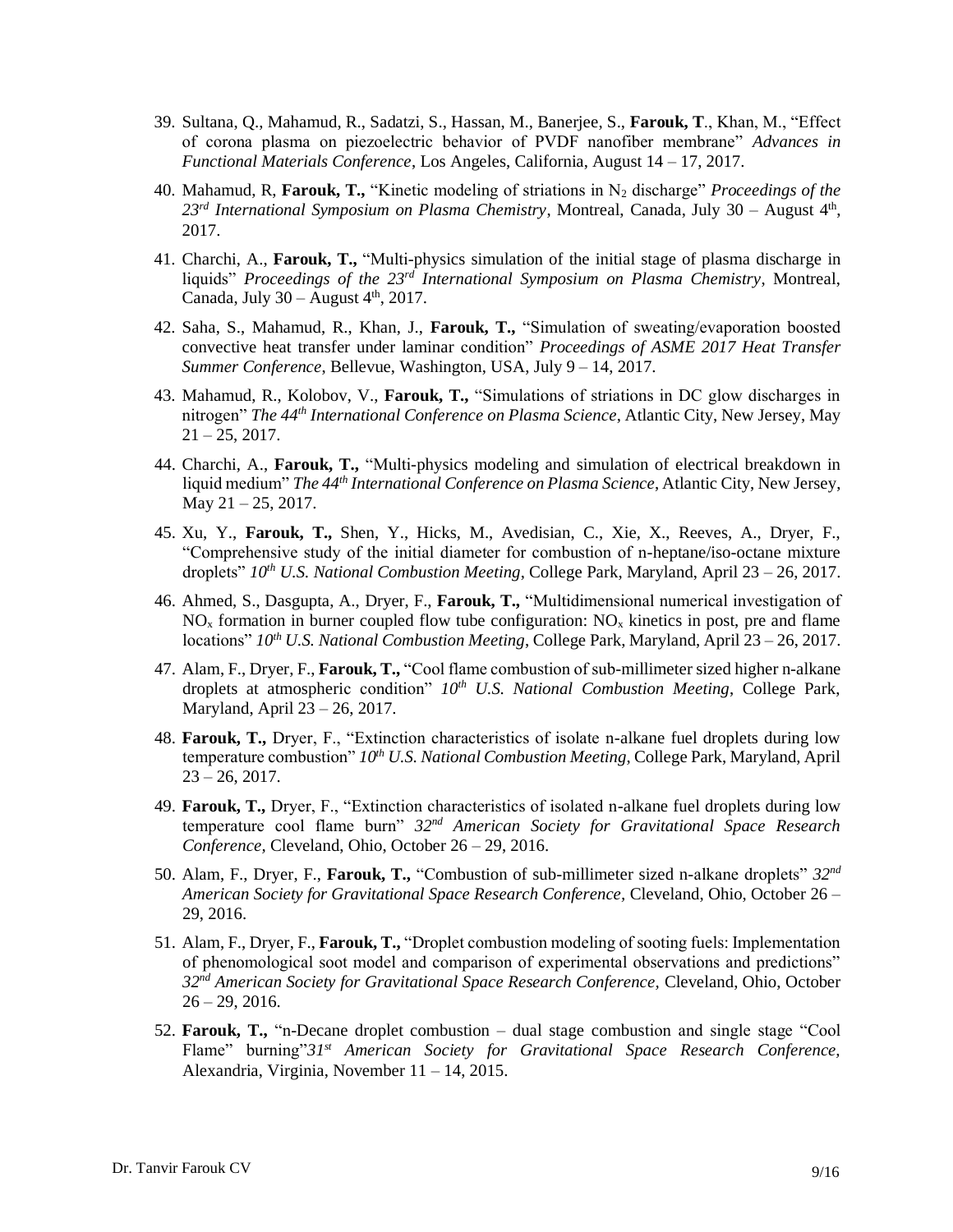- 53. Charchi, A., **Farouk, T.,** "Simulation of plasma discharge in liquids: A detailed two-phase fluid approach" *68th Annual Gaseous Electronics Conference,* Honolulu, Hawaii, October 12 – 16, 2015.
- 54. Mahamud, R., **Farouk, T.,** "Suppression of instability of high-pressure DC micro-plasma operating in the negative differential resistance (NDR) regime" *68th Annual Gaseous Electronics Conference,* Honolulu, Hawaii, October 12 – 16, 2015.
- 55. Ahmed, S., Santner, J., Dryer, F., **Farouk, T.,** "Comprehensive kinetic model for predicting NO<sup>x</sup> during hydrogen content fuel combustion at elevated pressure" *9 th U.S. National Combustion Meeting*, Cincinnati, Ohio, May 17 – 20, 2015.
- 56. Santner, J., Ahmed, S., **Farouk, T.,** Dryer, F., "Computational study of NO<sup>x</sup> formation at conditions relevant to gas turbine operating conditions" *9 th U.S. National Combustion Meeting*, Cincinnati, Ohio, May 17 – 20, 2015.
- 57. **Farouk, T.,** Dryer, F., "Combustion characteristics of primary reference fuel (PRF) blends droplets: single stage high temperature combustion to multistage cool flame behavior" *9 th U.S. National Combustion Meeting*, Cincinnati, Ohio, May17 – 20, 2015.
- 58. Liu, F., Alam, F., Xu, Y., Dryer, F., Avedisian, C. T., **Farouk, T.,** "Sub-millimeter droplet burning of butanol isomers in standard atmospheric ambient without convection"  $9<sup>th</sup>$  U.S. *National Combustion Meeting*, Cincinnati, Ohio, May 17 – 20, 2015.
- 59. Alam, F., Dryer, F., **Farouk, T.,** "Ozone assisted "cool flame" combustion of sub-millimeter nheptane droplets at atmospheric and higher pressure" *9 th U.S. National Combustion Meeting*, Cincinnati, Ohio, May 17 – 20, 2015.
- 60. Alam, F., Dryer, F., **Farouk, T.,** "Ozone assisted "cool flame" combustion of sub-millimeter nheptane droplets at atmospheric and higher pressure"  $9<sup>th</sup>$  *U.S. National Combustion Meeting*, Cincinnati, Ohio, May 17 – 20, 2015.
- 61. Charchi, A., **Farouk, T.,** "A two-phase multi-physics model for simulating plasma discharge in liquids"*67th Annual Gaseous Electronics Conference,* Raleigh, North Carolina, November 3 – 7, 2014.
- 62. Mahamud, R., **Farouk, T.,** "Modeling of non-equilibrium and non-thermal plasma discharge in air: Three temperature modeling approach"*67th Annual Gaseous Electronics Conference,*  Raleigh, North Carolina, November 3 – 7, 2014.
- 63. Mobli, M., **Farouk, T.,** "High pressure micro glow discharge: Detailed approach to gas temperature modeling"*67th Annual Gaseous Electronics Conference,* Raleigh, North Carolina, November 3 – 7, 2014.
- 64. **Farouk, T.,** Fahd, E., Dryer, F., "Droplet combustion characteristics of primary reference fuel (PRF) blends: Single stage high temperature combustion to multistage cool flame behavior"*30th American Society for Gravitational Space Research Conference,* Pasadena, California, October  $23 - 27, 2014.$
- 65. Fahd, E. **Farouk, T.,** "Cool flame burning of sub-millimeter sized droplets" *30th American Society for Gravitational Space Research Conference,* Pasadena, California, October 23 – 27, 2014.
- 66. Mahamud, R. **Farouk, T.,** "Modes of oscillation in DC driven high pressure micro plasma discharges" *41st IEEE International Conference on Plasma Science,* Washington DC, May 25 – 29, 2014.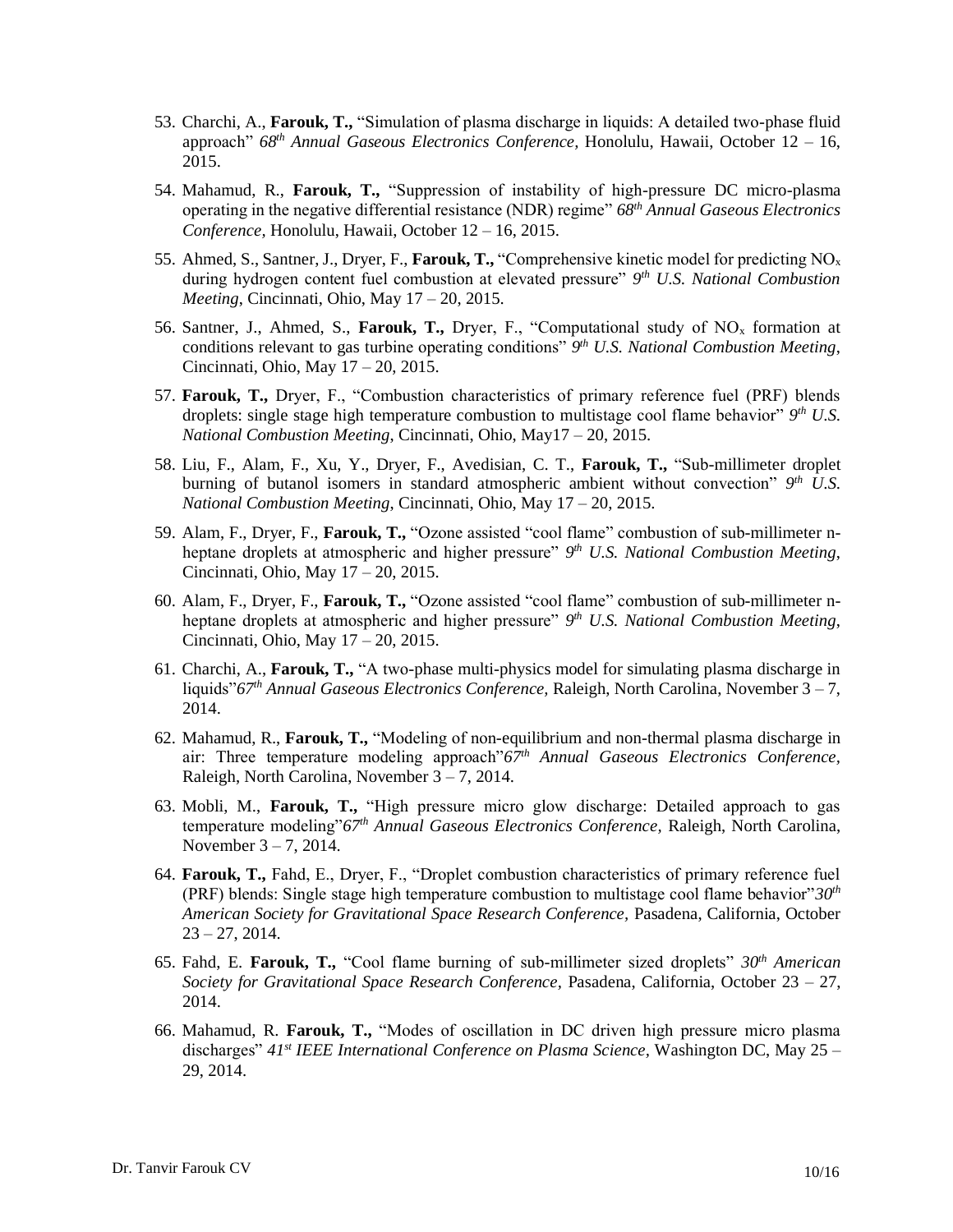- 67. Fahd, E., **Farouk, T.,** Dryer, F., "Effectiveness of xenon as fire suppressant under microgravity combustion environment" *Fall Technical Meeting of the Eastern States Section of the Combustion Institute,* Clemson, South Carolina, October 13 – 16, 2013, Pages 1 – 12.
- 68. **Farouk, T.,** Haas, F., Dryer, F., "Non-ideality of flow tube experiments for reaction kinetics" Fall Technical Meeting of the Eastern States Section of the Combustion Institute, Clemson, South Carolina, October 13 – 16, 2013, Pages 1 – 16.
- 69. **Farouk, T.,** Liu, Y., Fahd, E., Avedisian, C. T., Dryer, F., "Butanol droplet combustion: detailed numerical modeling and microgravity experiments" *Fall Technical Meeting of the Eastern States Section of the Combustion Institute,* Clemson, South Carolina, October 13 – 16, 2013, Pages 1 – 15.
- 70. Mahamud, R., **Farouk, T.,** "Self pulsing non-equilibrium plasma discharge at atmospheric and higher pressure" *66th Annual Gaseous Electronics Conference,* Princeton, New Jersey, September 30 – October 4, 2013.
- 71. Mobli, M., Mahamud, R., **Farouk, T.,** "High pressure micro plasma discharge: effect of conjugate heat transfer" *IEEE Pulsed Power & Plasma Science*, San Francisco, California, June  $16 - 21$ , 2013.
- 72. Dooley, S., Dryer, F., **Farouk, T.,** Ju, Y., Won, S., "Reduced kinetic models for surrogate aviation fuels" *6 th European Combustion Meeting*, Lund University, Sweden, June 25 – 28, 2013, Pages  $1 - 6$ .
- 73. **Farouk, T.,** Dryer, F., "Isolated alkane droplet combustion in microgravity: "Cool Flames" " *8 th US National Combustion Meeting of the Combustion Institute*, Salt Lake City, Utah, May 19 – 22, 2013, Paper# 070HE-0166, Pages, 1 -13.
- 74. Grumstrup, T., Marchese, T., Dryer, F., **Farouk, T**., "Contributions of thermal and prompt NO<sup>x</sup> chemistry on NO<sub>x</sub> formation near igniting oxygenated liquid fuel droplets" 8<sup>th</sup> US National *Combustion Meeting of the Combustion Institute*, Salt Lake City, Utah, May 19 – 22, 2013, Paper# 070HE-0123, Pages, 1 -14.
- 75. Dooley, S., Dryer, F., **Farouk, T.,** Ju, Y., Won, S., "Reduced kinetic models for the combustion of jet propulsion fuels" *51st AIAA Aerospace Sciences Meeting*, January 7-10, 2013, Grapevine, Texas, Paper# AIAA 2013-0158, Pages 1 – 20.
- 76. Farouk, T., Dryer, F., "A numerical study on the extinction characteristics of alcohol droplets under microgravity conditions" *50st AIAA Aerospace Sciences Meeting*, January 9-12, 2012, Nashville, Tennessee, Paper# AIAA 2012-01252, Pages 1 –9.
- 77. **Farouk, T**., Dryer, F. L., "On the extinction characteristics of alcohol droplet combustion under microgravity conditions – a numerical study" *Fall Technical Meeting of the Eastern States Section of the Combustion Institute,* Storrs, Connecticut, October 9 – 12, 2011, Paper# 026SP-0219, Pages  $1 - 10$ .
- 78. **Farouk, T**., Dooley, S., Dryer, F. L., "Large eddy simulation of turbulence and surface catalysis interaction in a variable pressure flow reactor" *Fall Technical Meeting of the Eastern States Section of the Combustion Institute,* Storrs, Connecticut, October 9 – 12, 2011, Paper# 026OT-0221, Pages 1 -7.
- 79. Haas, F., **Farouk, T.,** Chaos, M., Burke, M., Dryer, F., "Rate coefficients for  $H+O<sub>2</sub>+CO<sub>2</sub> \rightarrow HO<sub>2</sub>$ + CO<sup>2</sup> determined in a new high-pressure laminar flow reactor" *Fall Technical Meeting of the Combustion Institute,* Storrs, Connecticut, October 9 – 12, 2011, Paper# 026RK-0213, Pages 1 – 7.
- 80. **Farouk, T.,** Dryer, F., "Methanol droplet combustion in carbon dioxide enriched environments: Extinction characteristics" 7<sup>th</sup> US National Combustion Meeting of the Combustion Institute, Atlanta, Georgia, March 20 – 23, 2011, Paper# 1D-04, Pages 1 – 7.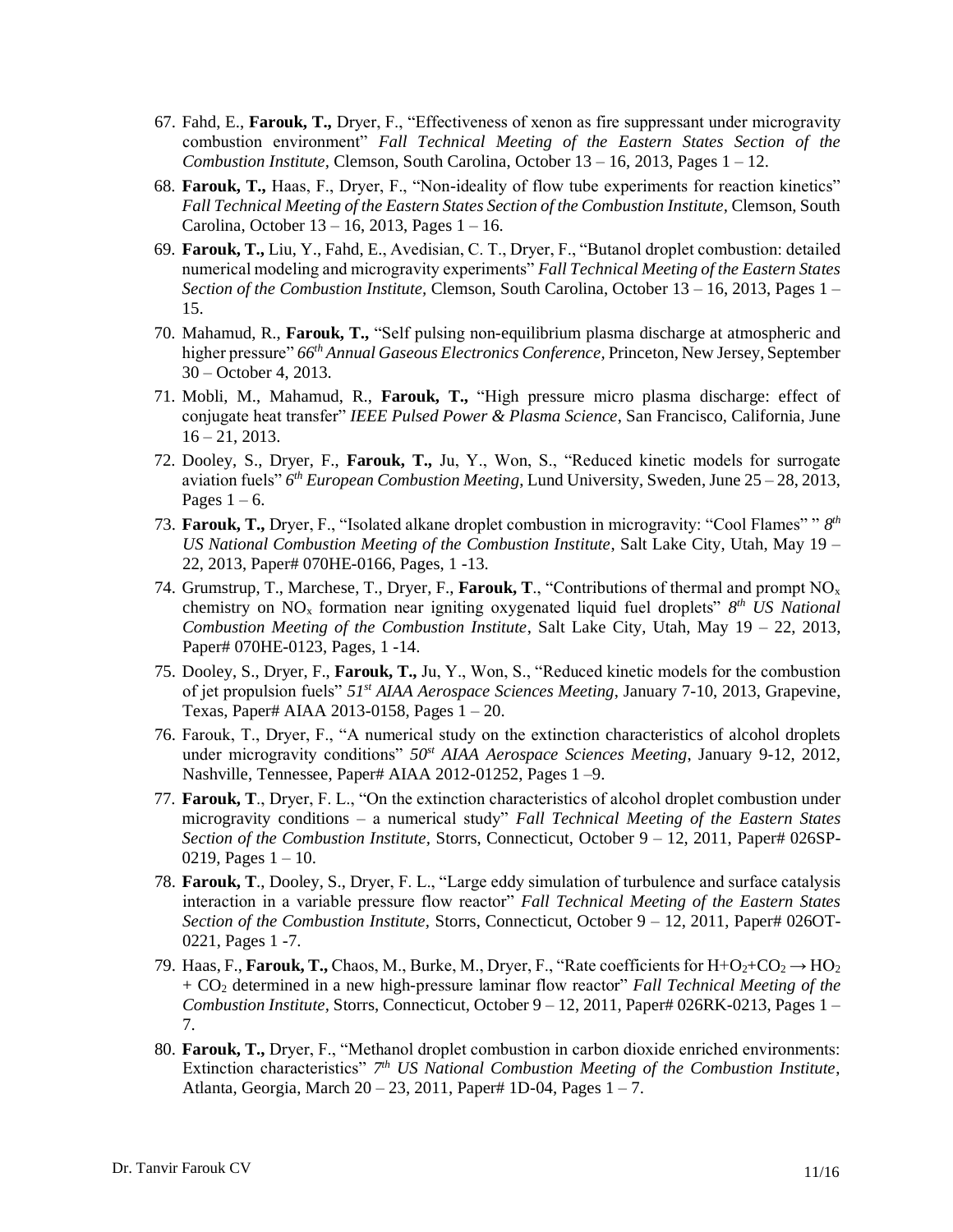- 81. Serinyel, Z., Dooley, S., **Farouk, T.,** Jahangrian, S., Curran, H., Dryer, F., "A pyrolytic flow reactor study of *iso*-propanol" *7 th US National Combustion Meeting of the Combustion Institute*, Atlanta, Georgia, March 20 – 23, 2011, Paper# 3A-04, Pages 1 – 7.
- 82. Dooley, S., **Farouk, T.,** Dryer. F. L., "Gas phase decomposition of methyl formate" *Preprint Paper, American Chemical Society, Division of Fuel Chemistry,* 2010, 55 (1), 1-3.
- 83. Farouk, T., Farouk, B., "The fluid mechanics of atmospheric pressure discharges" *Proceedings of the 13 th Asian Congress of Fluid Mechanics*, December 17 -21, 2010, Dhaka Bangladesh, Paper# ACFM2010-Key-01, Pages 1 – 12.
- 84. **Farouk, T.,** Dryer, F., Marchese, A., Vaughn, T., Kroenlein, K., "A numerical study on the impact of supporting fibers on tethered droplet ignition under microgravity conditions" *Spring Technical Meeting of the Western States Section of the Combustion Institute,* Boulder, Colorado, March 21 – 23, 2010, Paper# 10S-30, Pages 1 – 20.
- 85. **Farouk, T.,** Farouk, B., Gutsol, A., Fridman, A., "Two-dimensional simulation of atmospheric pressure methane-hydrogen micro discharge for thin film deposition" *19th International Symposium on Plasma Chemistry*, Bochum Germany, July 26 – 31, 2009, 4 pages on compact disc.
- 86. Farouk, B., **Farouk, T.,** Staack, D., Gutsol, A., Fridman, A., "Atmospheric pressure micro plasma discharge for net shape deposition and micro fabrication" *Proceedings of 2008 National Science Foundation CMMI Engineering Research and Innovation Conference,* Knoxville, Tennessee, January  $7 - 10$ , 2008, 14 pages on compact disc.
- 87. Farouk, B., Staack, D., **Farouk, T.,** Gutsol, A., Fridman, A., "Atmospheric plasma micro discharges for high-rate deposition" *Proceedings of the International Conference on Mechanical Engineering (ICME 2007)*, Dhaka, Bangladesh, December 16 – 26, 2007, 10 pages on compact disc
- 88. **Farouk, T.,** Farouk, B., Gutsol, A., Fridman, A., "Simulation of atmospheric pressure methane – hydrogen micro-discharge for diamond like carbon (DLC) film deposition" *IEEE Pulsed Power and Plasma Science Conference*, Albuquerque, New Mexico, June 17 – 22, 2007, Pages 728 – 731.
- 89. Farouk, B., **Farouk, T.,** Staack, D., Gutsol, A., Fridman, A., "Atmospheric pressure plasma micro discharges for high rate deposition" *Proceedings of 2006 NSF Design, Service and Manufacturing Grantees and Research Conference*, St Louis, Missouri, July 24 – 27, 2006, 10 pages on compact disc.
- 90. **Farouk, T.,** Husain, S., Rasul, M., Shams, M., Sarkar, M., Huq, A., "Natural convection heat transfer from vertical triangular fin arrays" *4 th International Conference on Mechanical Engineering*, Dhaka, Bangladesh, December 26 – 28, 2001, Pages 197 – 202.

## INVITED LECTURES AT CONFERENCES & SEMINARS

- 1. **Farouk, T.,** "Negative hydroxyl ions for breakdown in liquid water" International Online Plasma Seminar, August 19, 2021.
- 2. **Farouk, T.,** "Atmospheric pressure sub-normal glow discharge and their application in enhancing the piezoelectric properties of polyvinylidene fluoride PVDF films" **Keynote,** Annual Meeting of the Electrostatic Society of America, Norman, Oklahoma, June 14 – 16, 2021.
- 3. **Farouk, T.,** "Strategies for modeling non-equilibrium plasma discharges", The Center for Space Plasma Research, University of Alabama, Huntsville, Alabama, June 19, 2020.
- 4. **Farouk, T.,** "Dynamics at near limit conditions in reacting thermo-fluids droplet combustion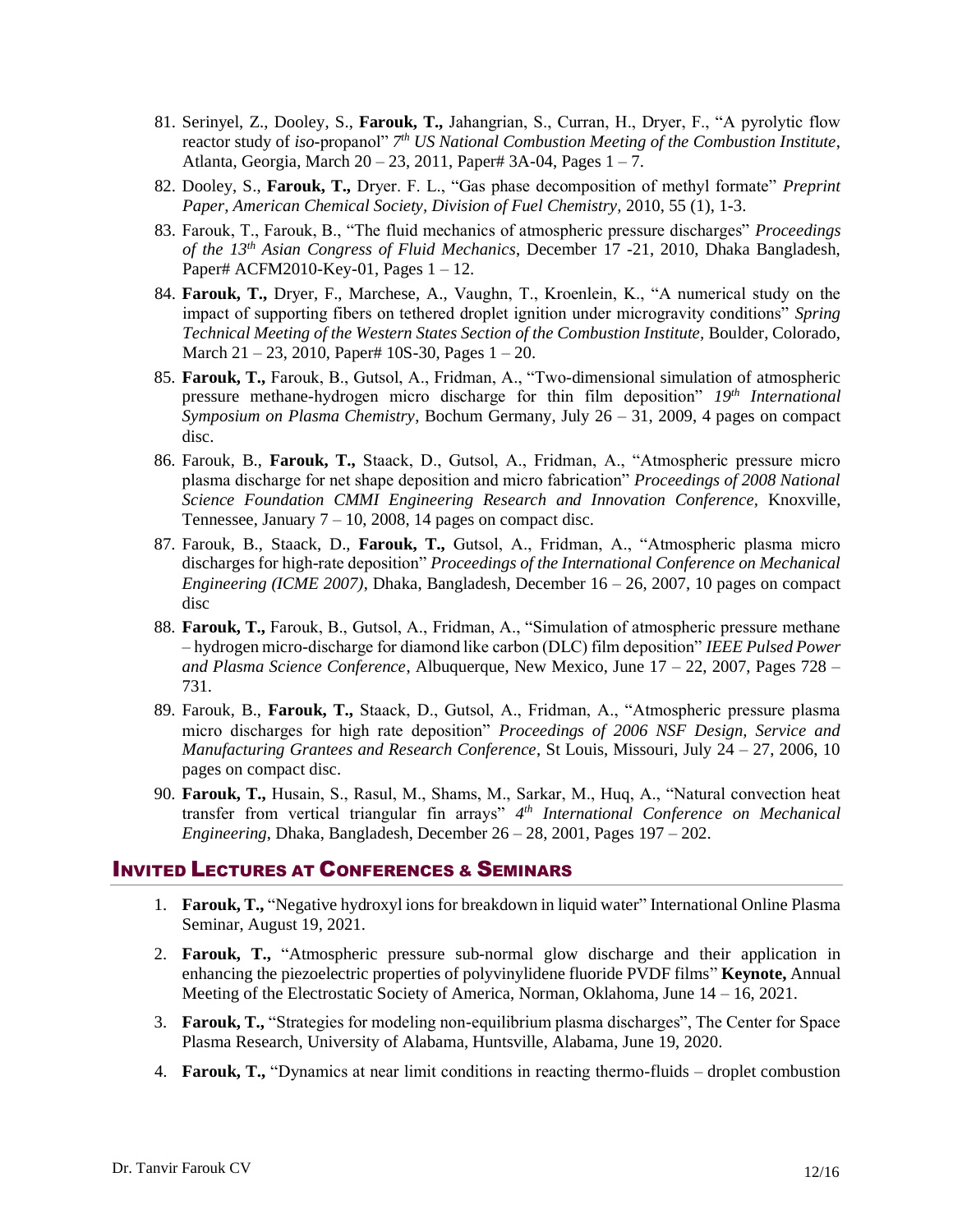to plasma discharge" Department of Mechanical and Aerospace Engineering, University of Notre Dame, South Bend, Indiana, October 15, 2019.

- 5. **Farouk, T.,** "Cool flame burn in microgravity droplet combustion New findings in a classical configuration", 11th MACCCR (Multi-agency Combustion Research Coordinate Committee) Annual Fuel and Combustion Research Review, Sandia National Laboratory, Livermore, California, April 9 – 11, 2018.
- 6. **Farouk, T.,** "Emission from high hydrogen content (HHC) fuels combustion in gas turbine applications", DOE-NETL organized University Turbine System Research Workshop, Pittsburgh, Pennsylvania, November 1 – 2, 2017.
- 7. **Farouk, T.,** "Multifaceted nature of reacting thermo-fluids Non-equilibrium plasma and equilibrium flames", Department of Mechanical Engineering, University of Minnesota, Minneapolis, Minnesota, February 13, 2017.
- 8. **Farouk, T.,** "Fuels and Energy Conversion Technologies" *GE Energy: GE Power & Water,*  Greenville, South Carolina, February 7<sup>th</sup>, 2017
- 9. **Farouk, T.,** "Cool Flames in Space?", Physics and Astronomy Department Colloquium at USC, Columbia, South Carolina, November 17, 2016.
- 10. **Farouk, T.,** "High hydrogen content (HHC) fuel combustion in gas turbines: Formation of NOx-CO under operation conditions", DOE-NETL organized University Turbine System Research Workshop, Blacksburg, Virginia, November 1 – 3, 2016
- 11. **Farouk, T.,** "Cool flames in space a hot prospect in earth!", University of North Carolina, Charlotte, North Carolina, November 4, 2015.
- 12. **Farouk, T.,** "NO<sub>x</sub>-CO formation in high hydrogen content (HHC) fuels combustion in gas turbine applications", University Turbine System Research Workshop, Atlanta, Georgia, November 3 – 5, 2015.
- 13. **Farouk, T.,** "An experimental and modeling study of NOx-CO formation in high hydrogen content (HHC) fuels combustion in gas turbine applications", University Turbine System Research Workshop, West Lafayette, Indiana, October 21 – 23, 2014.
- 14. **Farouk, T.,** "The beauty and the beast: Multi-faceted nature of reacting thermo-fluids Droplet combustion to plasma discharge", Department of Mechanical Engineering, Texas A&M University, College Station, Texas, May 8, 2014.
- 15. Won, S., Dooley, S., Dryer, F., **Farouk, T.,** Ju, Y., "Development of detailed and reduced kinetic models for real jet fuels: challenges and opportunities", 52<sup>nd</sup> AIAA Aerospace Sciences Meeting, National Harbor, Maryland, January 13 – 17, 2014.
- 16. **Farouk, T.,** "Droplet combustion: "Cool Fames" in space?" **Irvin Glassman Lecture,** Fall Technical Meeting of the Combustion Institute, Fall Technical Meeting of the Eastern States Section of the Combustion Institute, Clemson, South Carolina, October 13 – 16, 2013.
- 17. **Farouk, T.,** "Surrogate jet fuels to droplet combustion: recent studies of surrogate formulation for describing real fuel combustion", GE Energy: GE Power & Water, Greenville, South Carolina, January 28<sup>th</sup>, 2013.
- 18. **Farouk, T.,** Dryer, F., ""Cool flame" behavior for isolated alkane droplet combustion in microgravity", 28<sup>th</sup> Annual Meeting of the American Society for Gravitational and Space Research, New Orleans, Louisiana, November  $28<sup>th</sup>$  – December  $2<sup>nd</sup>$ , 2012.
- 19. **Farouk, T.,** Dryer, F., "A numerical study on the extinction characteristics of droplet combustion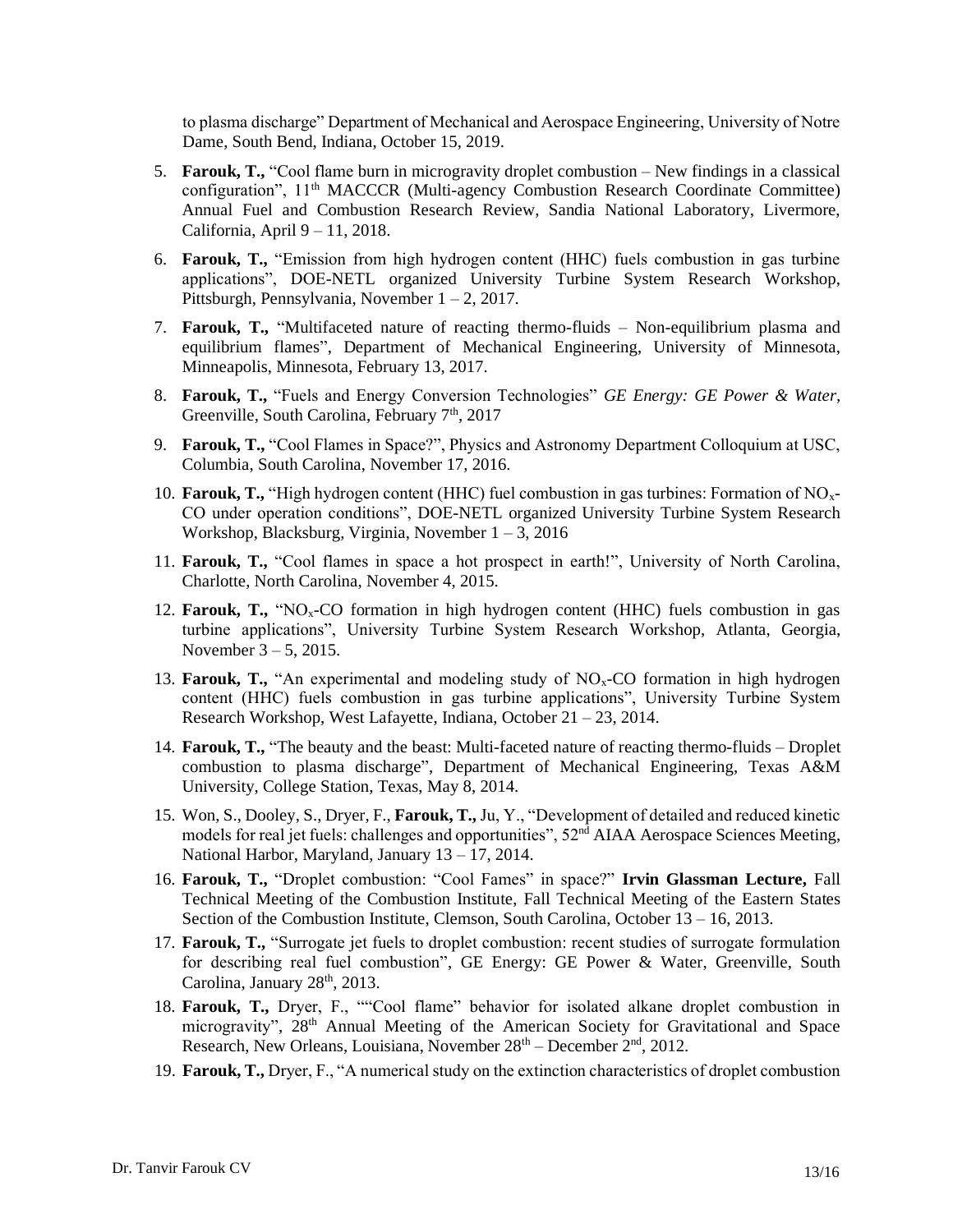under microgravity conditions", 50<sup>th</sup> AIAA Aerospace Sciences Meeting, Nashville, Tennessee, January 9 – 12, 2012.

## STUDENT ADVISED

## CURRENT UNDERGRADUATE STUDENTS

- $\Box$  John Hill "Plasma reforming of siloxane" (2021)
- $\Box$  Nate Ramanjulu "Misty plasma for decontamination" (2021)

## PAST UNDERGRADUATE STUDENTS

- □ Patrick Bailey "Supercritical plasma discharge" (2019)
- $\Box$  Isaac Yaghi "Supercritical reactor for supercritical combustion" (2018)
- $\Box$  Gregory Belk "Plasma characteristics under high water vapor loading" (2017)
- $\Box$  Krystal Fowler "Low temperature ignition" (2016)
- $\Box$  Damon Eddy "Plasma treatment of composites" (2016)
- $\Box$  Marion Burguet "Plasma discharge in non-polar liquids" (2016)
- $\Box$  Zachary Peace "Design of forced convection system for nuclear fuel rod drying" (2015)
- $\Box$  Ilana Lu "Design of vacuum system for nuclear fuel rod drying" (2015)
- $\Box$  Ian Adkins "Drying used nuclear fuel rods" (2015).
- $\Box$  Michael Berry "Gliding arc discharge reactor" (2014).
- $\Box$  Jacob Schaufler "Design of a high-pressure plasma reactor" (2013).

## CURRENT DOCTORAL STUDENTS

- $\Box$  Malik Tahiyat "Plasma discharge in liquids and supercritical medium"
- $\Box$  Sudipta Saha "Supercritical combustion"
- $\Box$  Ejaz Ahmed "Multiphysics model for simulating multicomponent spray"
- $\Box$  Ebrahim Khalil "Misty plasma for chemical reforming"
- □ Ayoub Al-Wahaibi "Plasma-droplet interactions"

## PAST GRADUATE STUDENTS

## DOCTOR OF PHILOSOPHY

 $\Box$  Ali Charchi "Fundamental understanding of plasma discharge formation in liquid and multiphase configurations through multiphysics modeling" **Doctor of Philosophy in Mechanical Engineering** (2020).

*Current Position*: Research Engineer, Mitsubishi Electric Research Laboratories, Cambridge, MA.

 $\Box$  Sheikh Ahmed "Kinetic and multidimensional transport coupled numerical investigation of NO<sub>x</sub> formation during syngas and natural gas combustion" **Doctor of Philosophy in Mechanical Engineering** (2020).

*Current Position*: Postdoctoral Associate, National Renewable Energy Laboratory, Golden, CO.

- $\Box$  Fahd Alam "Combustion behavior of submillimeter sized oxygenated and n-alkane fuel droplets" **Doctor of Philosophy in Mechanical Engineering** (2018). *Current Position*: Senior Research Engineer, Exponent, Irvine, CA.
- Rajib Mahamud "Instability in Non-equilibrium and Non-thermal Micro Plasma Discharge" **Doctor of Philosophy in Mechanical Engineering** (2017). *Current Position*: Postdoctoral Associate, Los Alamos National Laboratory, Los Alamos, NM.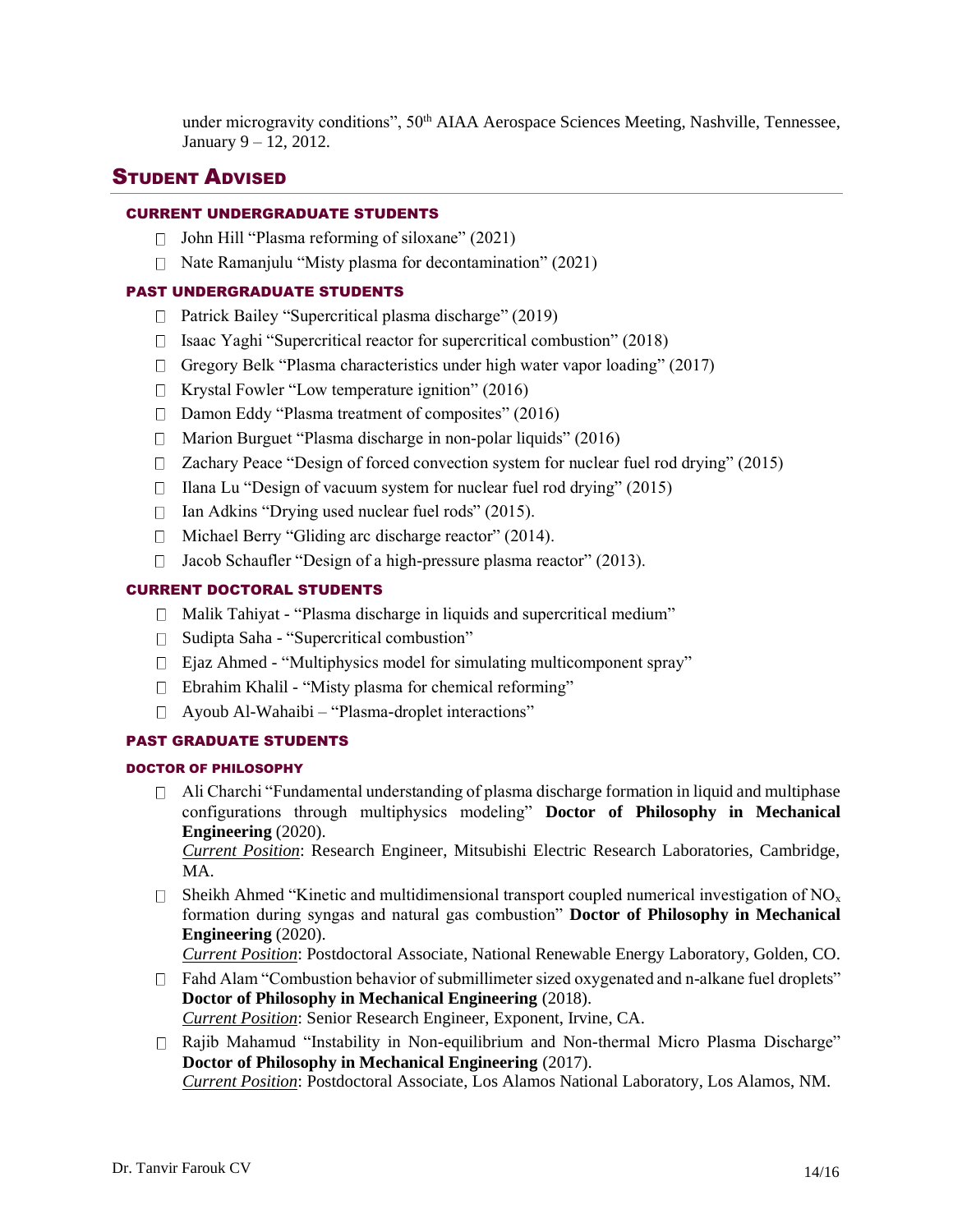## MASTER OF SCIENCE

- Gregory Belk "Design and characterization of a supercritical carbon dioxide plasma reactor" **Master of Science in Mechanical Engineering** (2020). *Current Position*: Engineer, Redstone Arsenal, Huntsville, AL.
- Sudipta Saha "Numerical analysis on convective cooling augmented by evaporative heat and mass transfer for thermal power plant application" **Master of Science in Mechanical Engineering** (2019).

*Current Position*: Ph.D., University of South Carolina, SC.

Mostafa Mobli "Thermal Analysis of High-pressure Micro Plasma Discharge" **Master of Science in Mechanical Engineering** (2014). *Current Position*: Teaching Professor, University of South Carolina, Columbia, SC.

## PROFESSIONAL SERVICES & ACTIVITIES

## EDITORIAL BOARD

- Associate Editor, Frontiers in Mechanical Engineering
- Guest Editor, Special Issue "Cool flames and low temperature combustion", Frontiers in Mechanical Engineering

### REVIEWER SERVICE

- $\Box$  International Journal of Heat and Mass Transfer
- Applied Thermal Engineering
- $\Box$  International Journal of Multiphase Flow
- □ Physics of Plasma
- □ Plasma Physics & Controlled Fusion
- □ Plasma Sources Science & Technology
- **Plasma Chemistry & Plasma Processing**
- IEEE Transactions on Plasma Science
- $\Box$  Journal of Physics D: Applied Physics
- $\Box$  34<sup>th</sup> 38<sup>th</sup> International Symposium on Combustion
- $\Box$  Combustion Science & Technology
- $\Box$  Combustion Theory and Modelling
- $\Box$  Combustion and Flame
- $\Box$  Energy & Fuels

#### PROPOSAL REVIEWER

- American Chemical Society (ACS)
- $\Box$  National Science Foundation (NSF)
- □ National Aeronautics and Space Administration (NASA)
- □ Department of Energy (DOE)

## CONFERENCE ORGANIZER/SESSION CHAIRS/MEMBER OF PANEL

- $\Box$  Local organizing committee for the 2020 Spring Technical Meeting of the Eastern States Section of the Combustion Institute in Columbia, SC.
- $\Box$  Organizing committee member for the 72<sup>nd</sup> Annual Gaseous Electronic Conference, College Station Texas, 2019.
- Session chair for the 70<sup>th</sup> Annual Gaseous Electronics Conference, Pittsburgh, PA, 2017 and 71<sup>st</sup> Annual Gaseous Electronics Conference, Portland, OR, 2018, 73<sup>rd</sup> Annual Gaseous Electronics Conference, San Diego, CA, 74<sup>th</sup> Annual Gaseous Electronics Conference, Huntsville, AL.